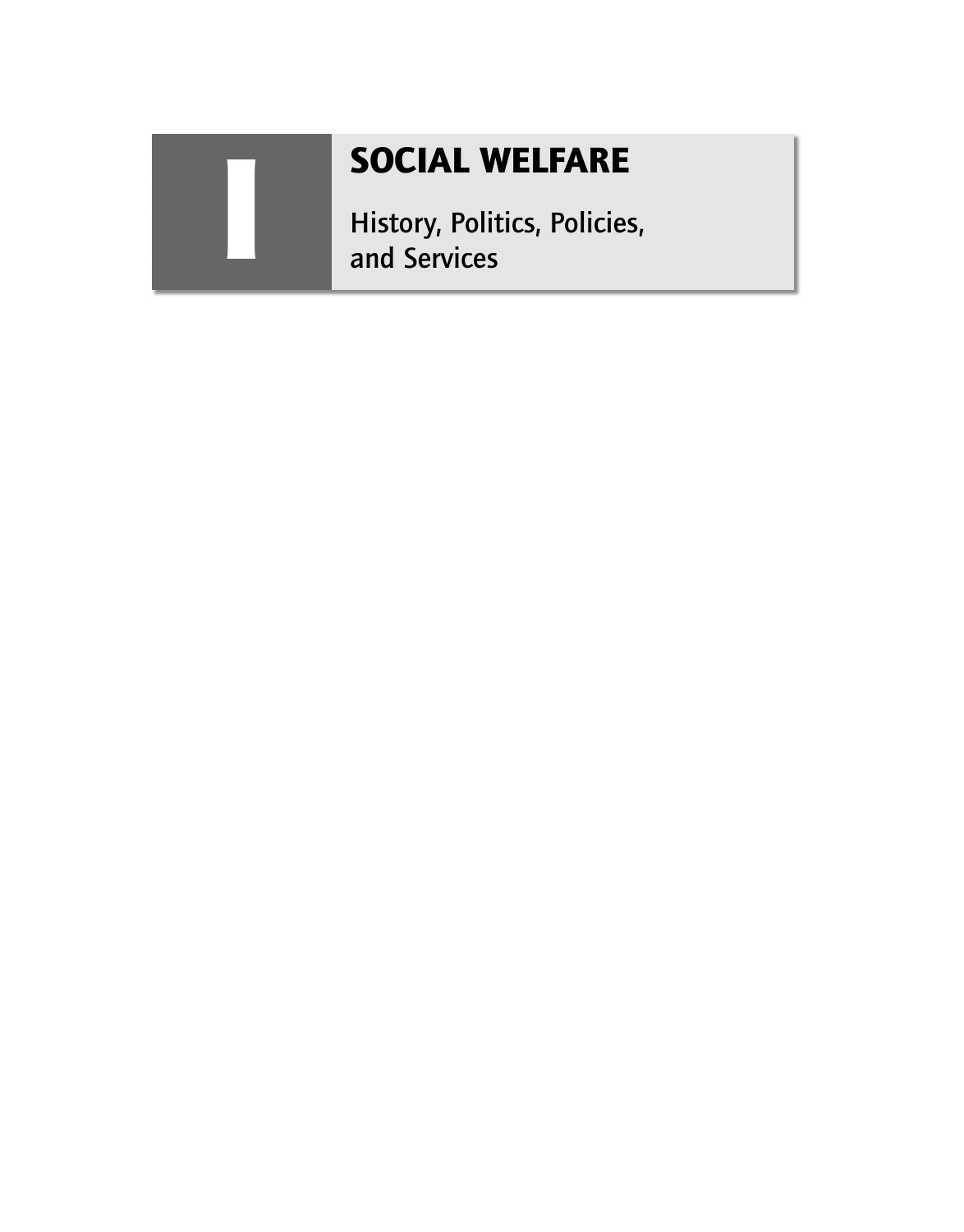# WORKOUT 1 Appreciating the Contributions of Social Work to Our Lives

**T**he history of social work is filled with vibrancy, excitement, struggle, and change. Heavily influenced by such historical events as the waves of immigrants coming to our shores at the turn of the century, the two world wars, the Great Depression, the continuing struggles for civil rights for oppressed minorities, and the affect of military incursions into Iraq and Afghanistan, social work continues both to respond to historical events and to proactively grow and change.

The primary texts assigned to you by your instructor discuss the history of our profession at considerable length. Most begin with the development of the competing ideas of Jane Addams and Mary Richmond. The former, the founder (along with Florence Kelly and Ellen Gates Starr) of Hull House, is credited with establishing the social reform movement in social work. Addams's belief that problems resulted from environmental deficiencies was in stark contrast to Richmond's, the prime mover behind the Charity Organization Society, which promulgated, through its "friendly visitor" program, the idea that problems are a result of interpersonal deficiencies that can only be cured through moral betterment. Eventually (and with significant assistance from Freud), Richmond's view gained greater acceptance, and although the profession has evolved significantly and become more secular than Richmond's views would suggest, her influence is still felt.

It is quite difficult to imagine what social work was like back in those days, but a visit to some of the museums and archives around the country provide fascinating insights. For example, if you do not plan to visit Chicago, do the next best thing: Visit the Hull House museum online (http://www.uic.edu/jaddams/hull/urbanexp/contents.htm), There, you will find a variety of primary source documents, documentary photographs, and scholarly essays exploring the legacy and history of social reform movements in the Windy City. Begin by reading the introductory essay, which will orient you to the general layout of the site.

Similarly, an online visit to Ellis Island Museum in New York City (http://teacher.scholastic.com/activities/immigration/tour) allows you to get a glimpse of the experience of new immigrant arrivals (be sure to activate the audio portion of the tour for a poignant recollection by one of the arrivals). If you actually go there, however, you will see a bit of the role social workers played in assisting immigrants coming to their new home (one of their roles, believe it or not, was to apply cosmetics to the women who were getting off the boats to meet their future husbands for the first time. If the prospective husband found his prospective bride unappealing, she had to go back, so she wanted to look as good as she could!).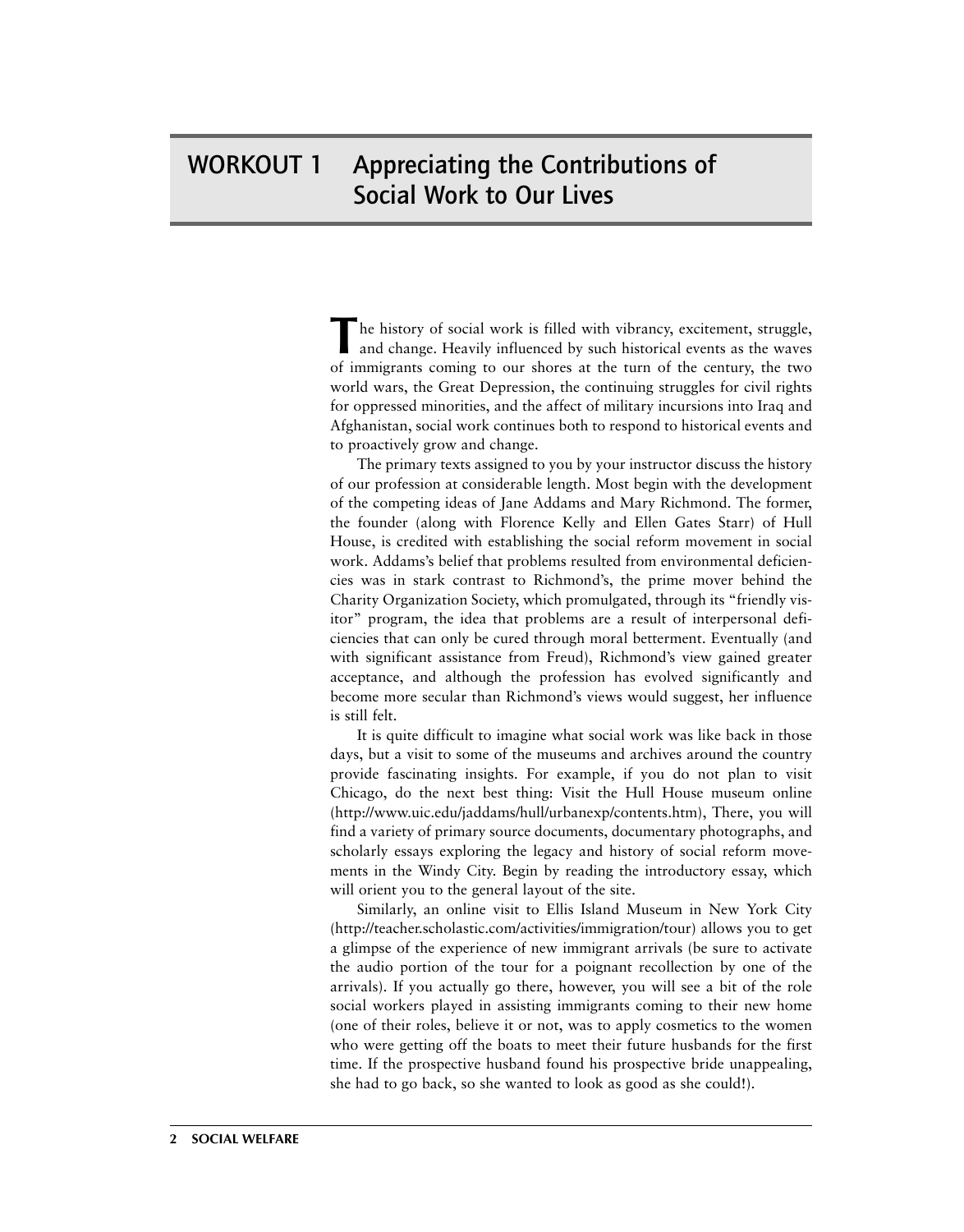Although schools of social work were developing on campuses in the early 1900s, it was not until 1955 that the National Association of Social Workers was formed and our major professional journal *Social Work* began to be published. And it was not until 1958 that the working definition for social work practice, from which we still operate today, was published in those pages.

# **WORKING DEFINITION OF SOCIAL WORK PRACTICE**

Social work practice, like the practice of all professions, is recognized by a constellation of value, purpose, sanction, knowledge, and method. No part alone is characteristic of social work practice, nor is any part described here unique to social work. It is the particular content and configuration of this constellation that makes it social work practice, and distinguishes it from the practice of other professions. The following is an attempt to spell out the components of this constellation in such a way as to include all social work practice with all its specializations. This implies that some social work practice will show a more extensive use of one or the other of the components but it is social work practice only when they are all present to some degree.

#### **Value**

Certain philosophical concepts are basic to the practice of social work:

- 1. The individual is the primary concern of this society.
- 2. There is interdependence among individuals in this society.
- 3. Individuals have social responsibility for one another.
- 4. There are human needs common to each person, yet each person is essentially unique and different from others.
- 5. An essential attribute of a democratic society is the realization of the full potential of each individual and the assumption of his or her social responsibility through active participation in society.
- 6. Society has a responsibility to provide ways in which obstacles to this self-realization (i.e., disequilibrium between the individual and his or her environment) can be overcome or prevented.

These concepts provide the philosophical foundation for social work practice.

#### **Purpose**

The practice of social work has as its purposes the following:

- 1. Assist individuals and groups to identify and resolve or minimize problems arising out of disequilibrium between themselves and their environment.
- 2. Identify potential areas of disequilibrium between individuals or groups and the environment to prevent the occurrence of disequilibrium.
- 3. Seek out, identify, and strengthen the maximum potential in individuals, groups, and communities.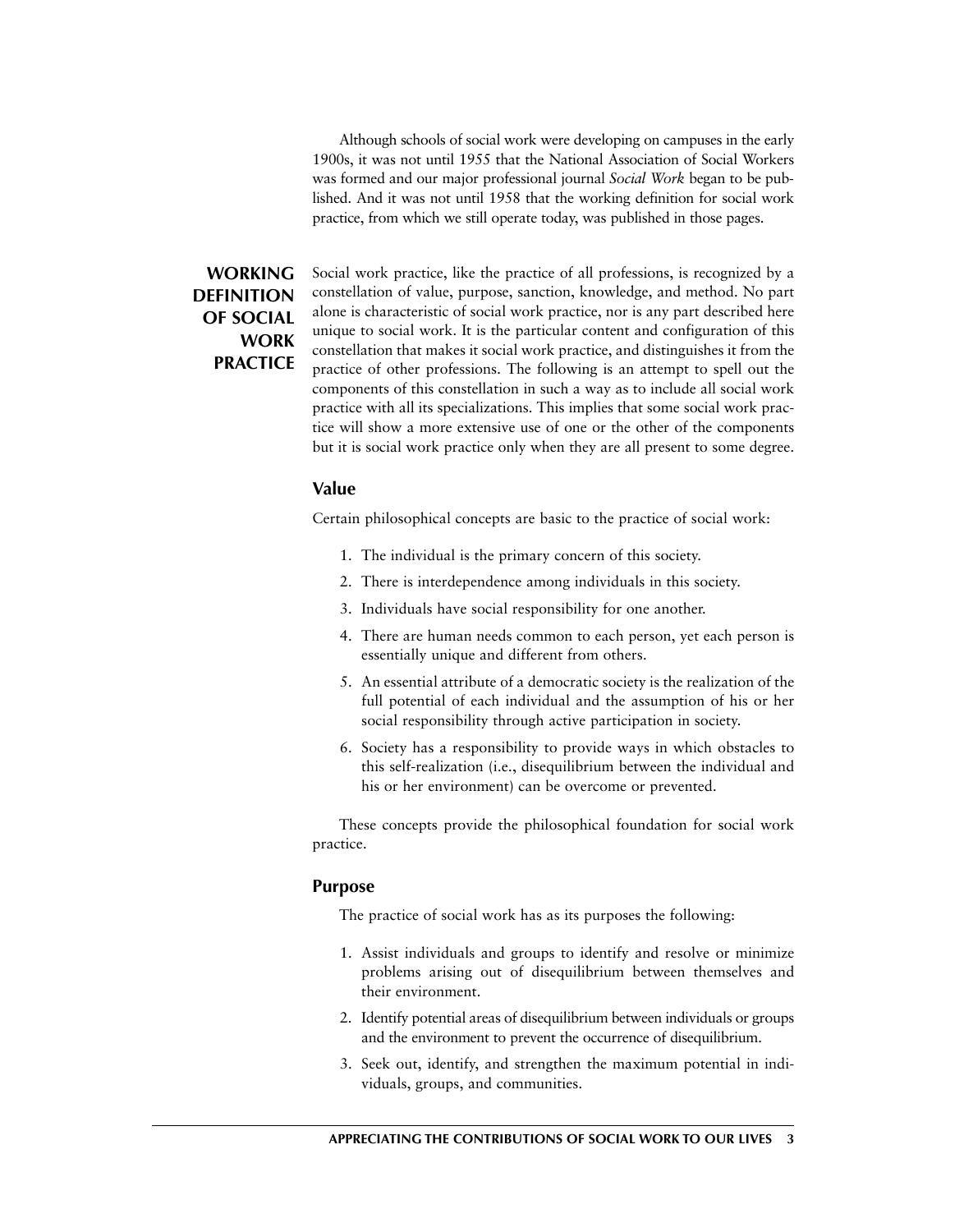# **Sanction** (i.e., authoritative permission; countenance, approbation, or support)

Social work has developed out of a community recognition of the need to provide services to meet basic needs, services that require the intervention of practitioners trained to understand the services, themselves, the individuals, and the means for bringing all together. Social work is not practiced in a vacuum or at the choice of its practitioners alone. Thus, there is a social responsibility inherent in the practitioner's role for the way in which services are rendered. The authority and power of practitioners and what they represent to the clients and group members derive from one or a combination of three sources:

- 1. *Governmental agencies* or their subdivisions (authorized by law)
- 2. *Voluntary incorporated agencies,* which have taken responsibility for meeting certain needs or providing certain services necessary for individual and group welfare
- 3. The *organized profession,* which in turn can sanction individuals for the practice of social work and set forth the educational and other requirements for practice and the conditions under which that practice may be undertaken, whether or not carried out under organizational auspices

### **Knowledge**

Social work, like all other professions, derives knowledge from a variety of sources and in application brings forth further knowledge from its own processes. Because people's knowledge is never final or absolute, social workers in their application of this knowledge take into account those phenomena that are exceptions to existing generalizations and are aware and ready to deal with the spontaneous and unpredictable in human behavior. The practice of the social worker is typically guided by knowledge of the following:

- 1. Human development and behavior characterized by emphasis on the wholeness of individuals and the reciprocal influences of people and their total environment—human, social, economic, and cultural
- 2. The psychology of giving and taking help from another person or source outside the individual
- 3. Ways in which people communicate with one another and give outer expression to inner feelings, such as words, gestures, and activities
- 4. Group process and the efforts of groups upon individuals and the reciprocal influence of individuals on the group
- 5. The meaning and effect on the individual, groups, and community of cultural heritage including its religious beliefs, spiritual values, laws, and other social institutions
- 6. Relationships—the interactional processes between individuals, between individuals and groups, and between groups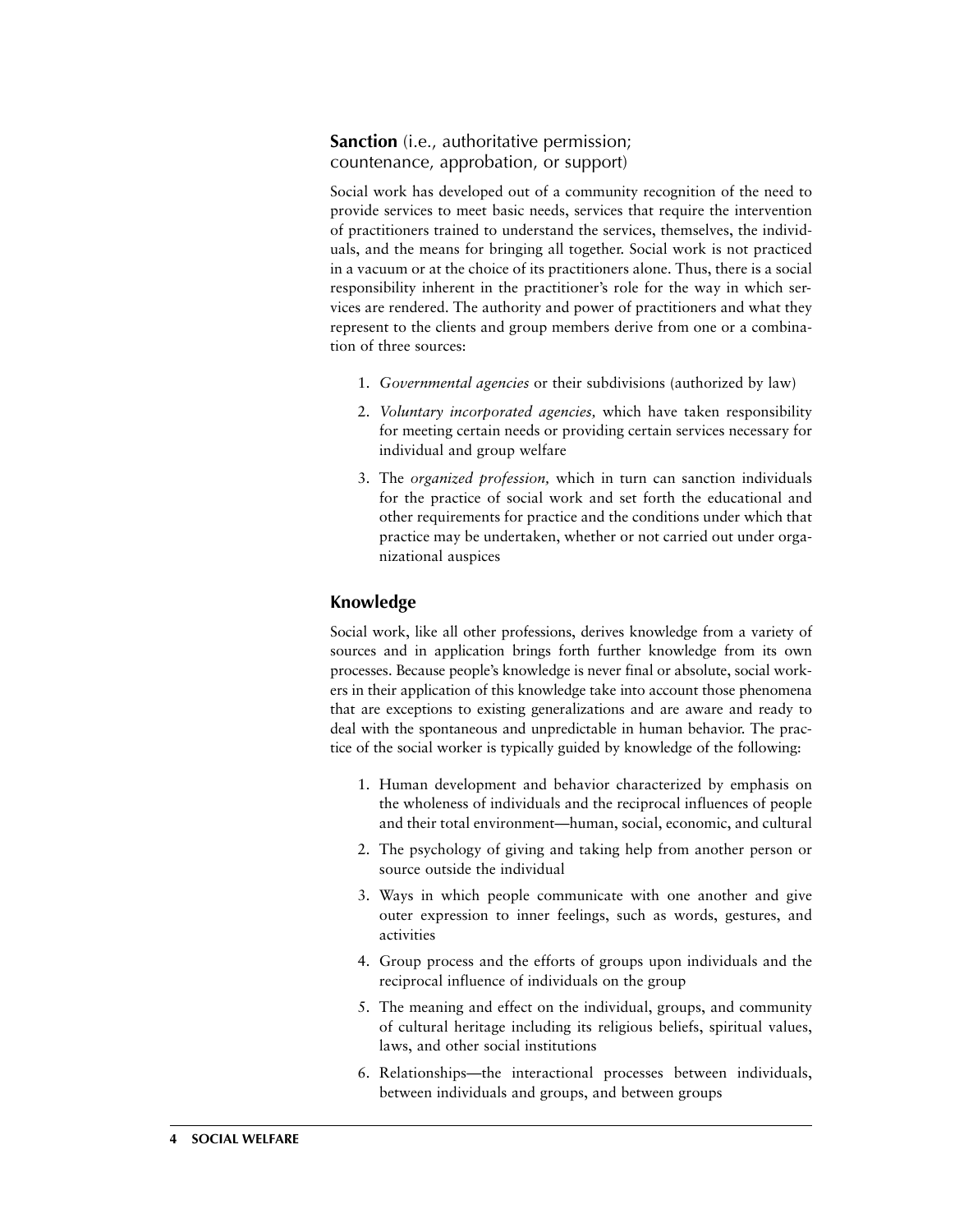- 7. The community—its internal processes, modes of development and change, social services, and resources
- 8. The social services—their structure, organization, and method
- 9. The self, which enables individual practitioners to be aware of and to take responsibility for their own emotions and attitudes as these affect their professional functions

## **Method** (i.e., an orderly systematic model of procedure; as used here, the term encompasses social casework, social group work, and community organization)

The social work method is the responsible, conscious, disciplined use of self in a relationship with an individual or group. Through this relationship, practitioners facilitate interaction between individuals and their social environment with a continuing awareness of the reciprocal effects of one upon the other. It facilitates change within (1) the individual in relation to his or her social environment, (2) the social environment in its effect upon the individual, and (3) both the individual and the social environment in their interaction.

Social work method includes systematic observation and assessment of the individual or group in a situation and the formulation of an appropriate plan of action. Implicit in this is a continuing evaluation regarding the nature of the relationships between worker and client or group, and its effect on both the participant individual or group and the worker himself or herself. This evaluation provides the basis for the professional judgment that workers must constantly make and that determines the direction of their activities. The method is used predominantly in interviews, group sessions, and conferences.

*Techniques* (i.e., instruments or tools used as a part of method). Incorporated in the use of the social work method may be one or more of the following techniques in different combinations: (1) support, (2) clarification, (3) information giving, (4) interpretation, (5) development of insight, (6) differentiation of the social worker from the individual or group, (7) identification with agency function, (8) creation and use of structure, (9) use of activities and projects, (10) provision of positive experiences, (11) teaching, (12) stimulation of group interaction, (13) limit setting, (14) use of available social resources, (15) effecting change in immediate environmental forces operating upon the individual or groups, or (16) synthesis.

*Skill* (i.e., technical expertness; the ability to use knowledge effectively and readily in execution or performance). Competence in social work practice lies in developing skill in the use of the method and its techniques described above. This means the ability to help particular clients or groups in such a way that they clearly understand the social worker's intention and role and are able to participate in the process of solving their problems. Setting the stage, the strict observance of confidentiality, encouragement, stimulation or participation, empathy, and objectivity are means of facilitating communication. Individual social workers always make their own creative contribution in the application of social work method to any setting or activity.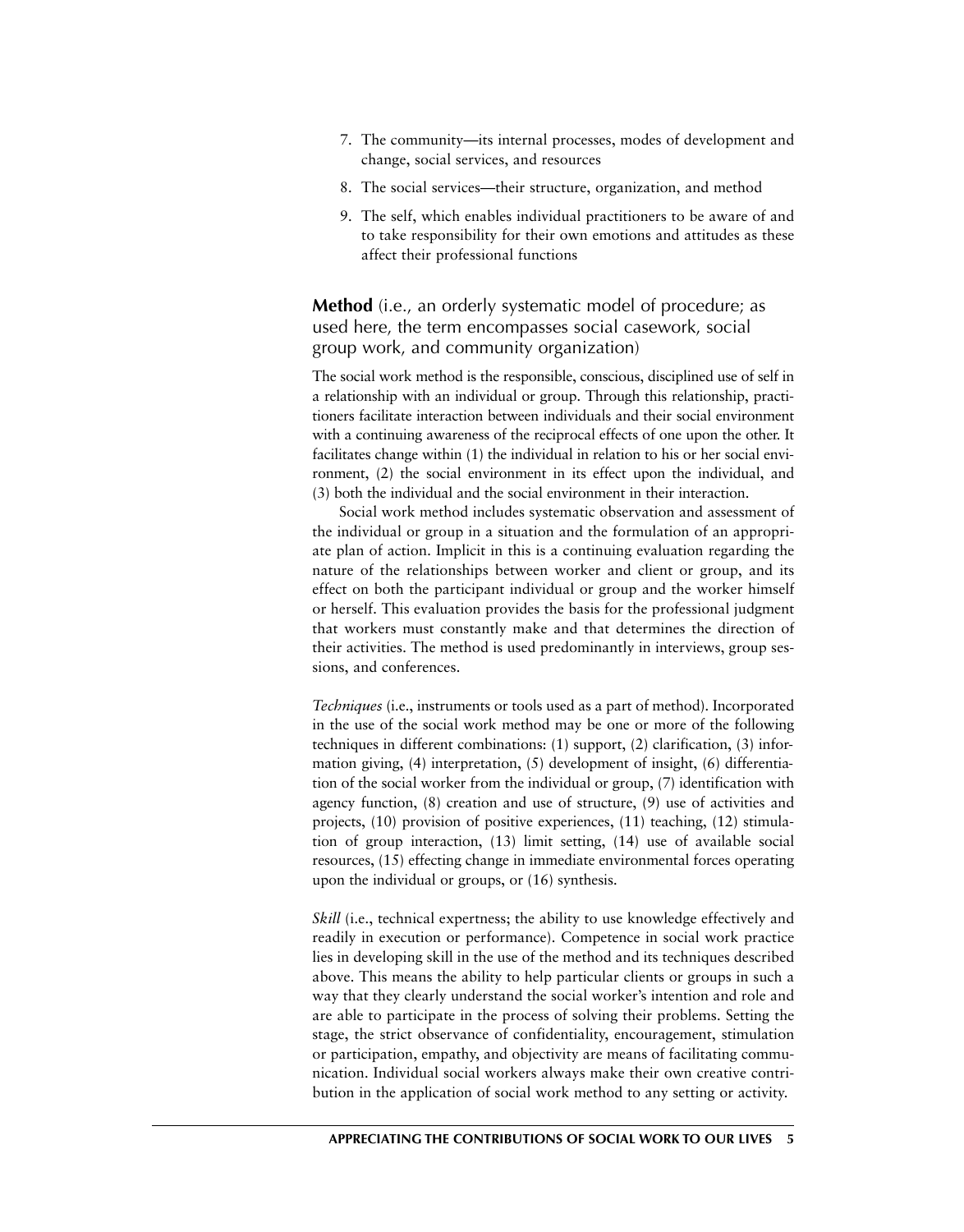As a way of increasing skill and providing controls to the activity of the social work practitioner, the following are used: (1) recording, (2) supervision, (3) case conferences, (4) consultation, and (5) review and evaluation.

## **Teaching, Research, and Administration**

Three important segments of social work—namely, teaching, research, and administration—have significance for the development, extension, and transmission of knowledge of social work practice. These have many elements in common with social work practice but also have their own uniqueness and some different objectives.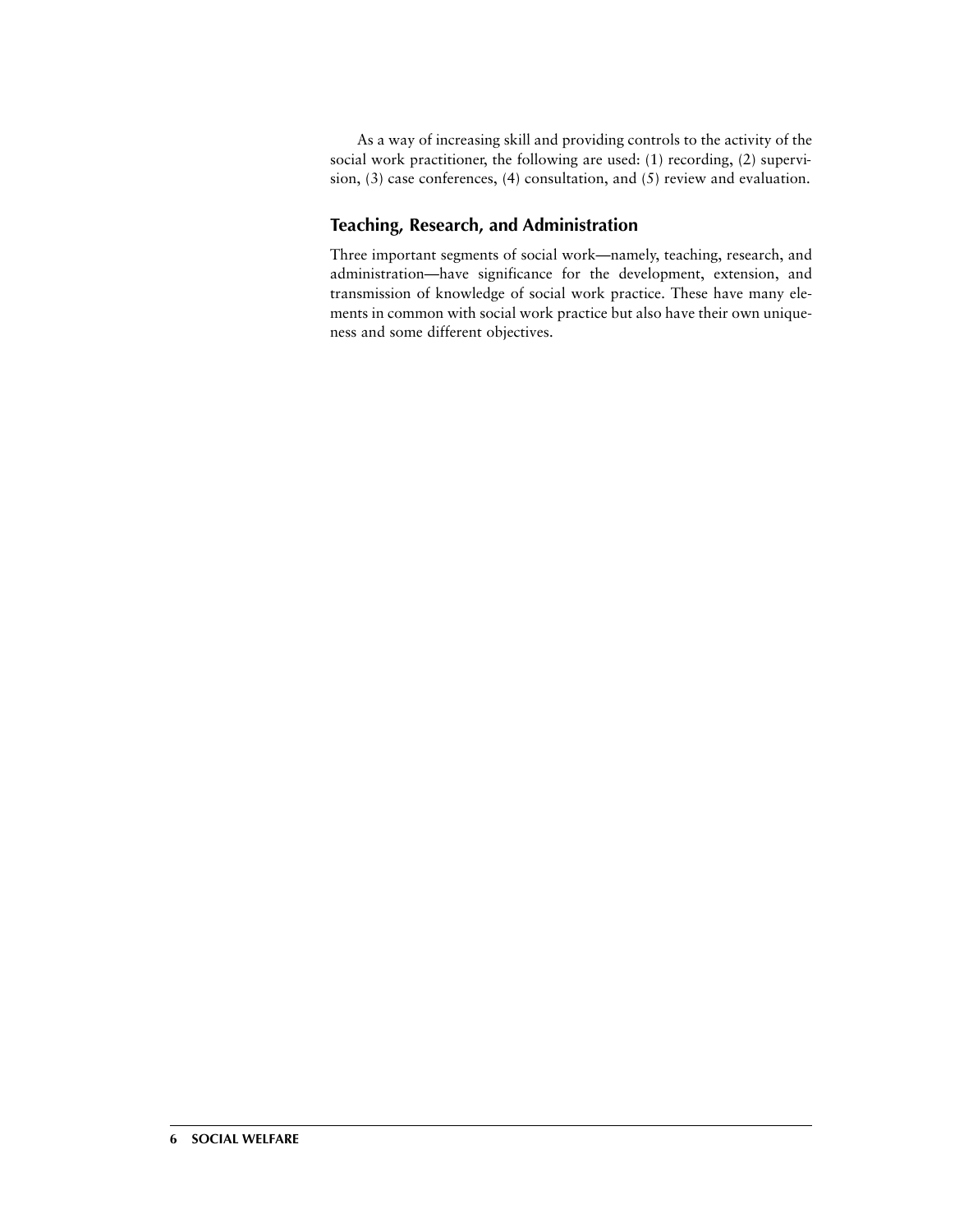# **WORKOUT 1 Instructions**

#### **Location**

Inside or outside class

#### **Purpose**

- 1. To provide you with a sense of the professional history that all social workers have in common and the ways it resonates in the present.
- 2. To provide you with experience in reading original documents.

#### **Background**

To gain a more profound sense of our history and to be able to judge it in the context of current developments in social work and social welfare, it is necessary to turn to primary sources. Included here are the words of one of the profession's most important figures, Frances Perkins. Perkins never gained the fame of Jane Addams, yet her contributions to our history cannot be underestimated.

There is a wonderful biography of Perkins that you might want to read for a better understanding of her contributions (Downey, 2009). The basic facts are that around the turn of the century, and upon her graduation from Mt. Holyoke College, Perkins moved to Chicago for a short period and became involved in Hull House. Profoundly influenced by Jane Addams, and moved by the plight of immigrants there, she continued to work with immigrants when she moved to Philadelphia. In 1910, she received her master's degree from Columbia.

Perkins was an eyewitness to the infamous Triangle Shirtwaist Fire in 1911 which, at that point, was one of the largest preventable industrial disasters the country had ever experienced. It undoubtedly influenced the direction of the rest of her life as an advocate for the rights of workers. Here, in a lecture given to the Cornell University School of Industrial and Labor Relations over a half-century later, on September 30, 1964, she recalled what she saw (with thanks to the Kheel Center for Labor-Management Documentation & Archives):

I remember that the accident happened on a Saturday, I happened to have been visiting a friend on the other side of the park and we heard the engines and we heard the screams and rushed out and rushed over where we could see what the trouble was. We could see this building from Washington Square and the people had just begun to jump when we got there. They had been holding until that time, standing in the windowsills, being crowded by others behind them, the fire pressing closer and closer, the smoke closer and closer. Finally the men were trying to get out this thing that the firemen carry with them, a net to catch people if they do junp. They were trying to get that out and they couldn't wait any longer. They began to jump. The window was too crowded and they would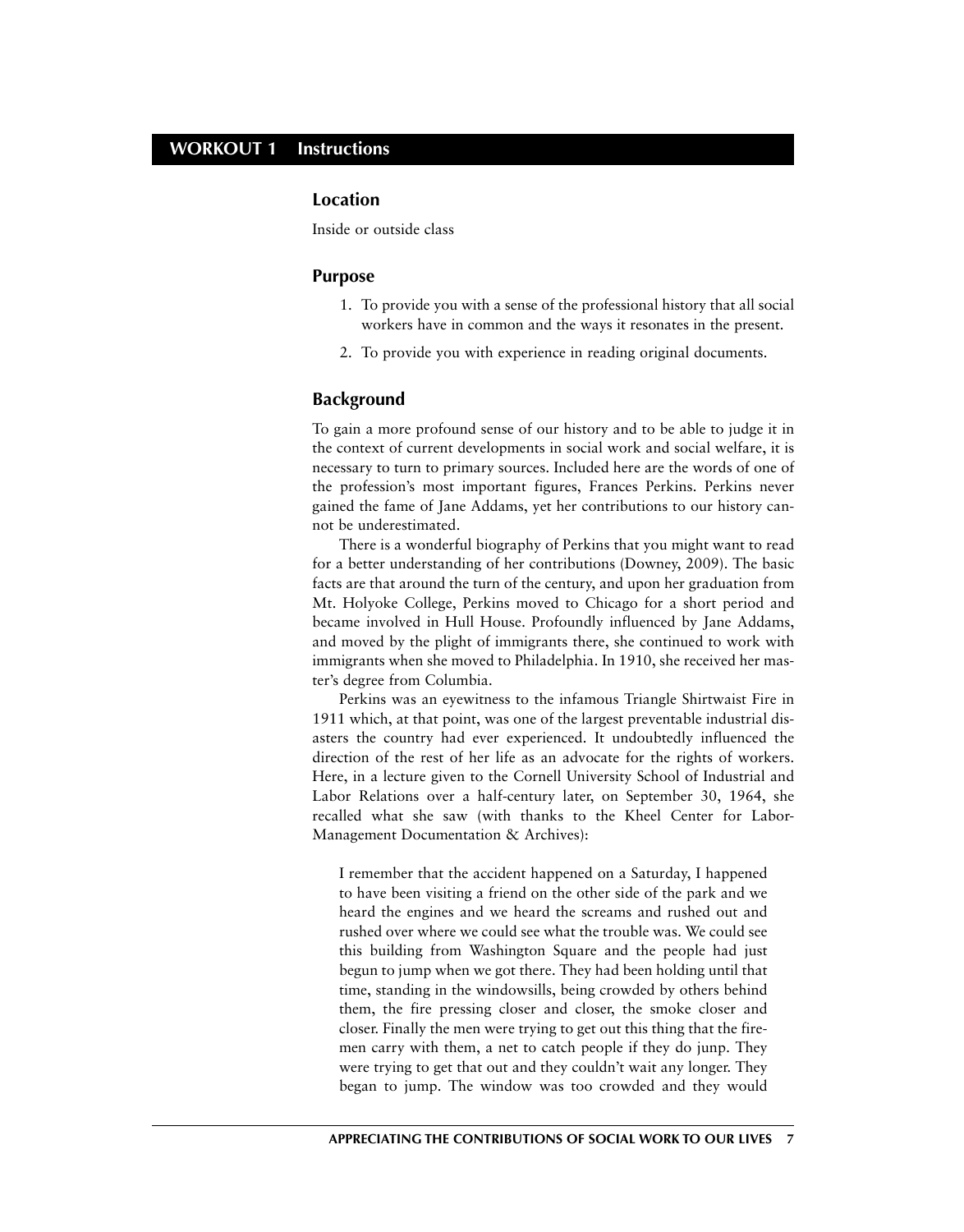jump and they hit the sidewalk. The net broke, they [fell] a terrible distance, the weight of the bodies was so great, at the speed at which they were traveling that they broke through the net. Every one of them was killed, everybody who jumped was killed. It was a horrifying spectacle. We had our dose of it that night and felt as though we had been part of it all.

It is undoubtedly fortunate happenstance that, at the time of this tragedy, Perkins was also the executive secretary of the National Consumer's League, where she was able to lobby for better hours and better working conditions for women and men in the labor force.

As a social worker and political activist, Perkins felt that "poverty was preventable, destructive, wasteful and demoralizing. In the midst of potential plenty, it is morally unacceptable in a Christian and democratic society. Because the 'poor' are people, with hopes, fears, virtues, vices and fellow citizens. . . ." (from: Thomaides, A., March, 2009).

In 1933, Perkins took her social work knowledge and values to Washington, DC, when President Franklin Roosevelt appointed her as his Secretary of Labor, making her the first woman in the United States to hold a Cabinet position. She served longer than any other Secretary of Labor, from March 1933 to July 1945.

As secretary, she played a key role in shaping the New Deal. She immediately proposed federal aid to the states for direct unemployment relief, an extensive program of public works, an approach to the establishment in federal law of minimum wages and maximum hours, unemployment and old-age insurance, abolition of child labor, and the creation of a federal employment service. She was also a guiding force behind the National Labor Relations Act (Wagner Act, 1935), which gave workers the right to collective bargaining and created the National Labor Relations Board.

It is instructive to look at what Perkins was able to accomplish in her day, how hard-won those reforms were, and just how far-reaching those reforms continue to be, especially in light of the recent conflicts over the shape of health care reform under President Obama. I think you will appreciate the accomplishments of this social work pioneer even more when you complete this workout. To do so, read the following transcript of a radio address, delivered by Frances Perkins on February 25, 1935. This was one of the earliest popular explanations of what became the Social Security program. A series of questions will follow.

#### **"SOCIAL INSURANCE FOR U.S."**

#### *BY HON. FRANCES PERKINS*

#### *(available at www.ssa.gov/history/perkinsradio.html)*

I have been asked to speak to you tonight on the administration's program for economic security which is now, as you know, before Congress. It seems to me that few legislative proposals have had as careful study, as thorough and conscientious deliberation as went into the preparation of these

**✦**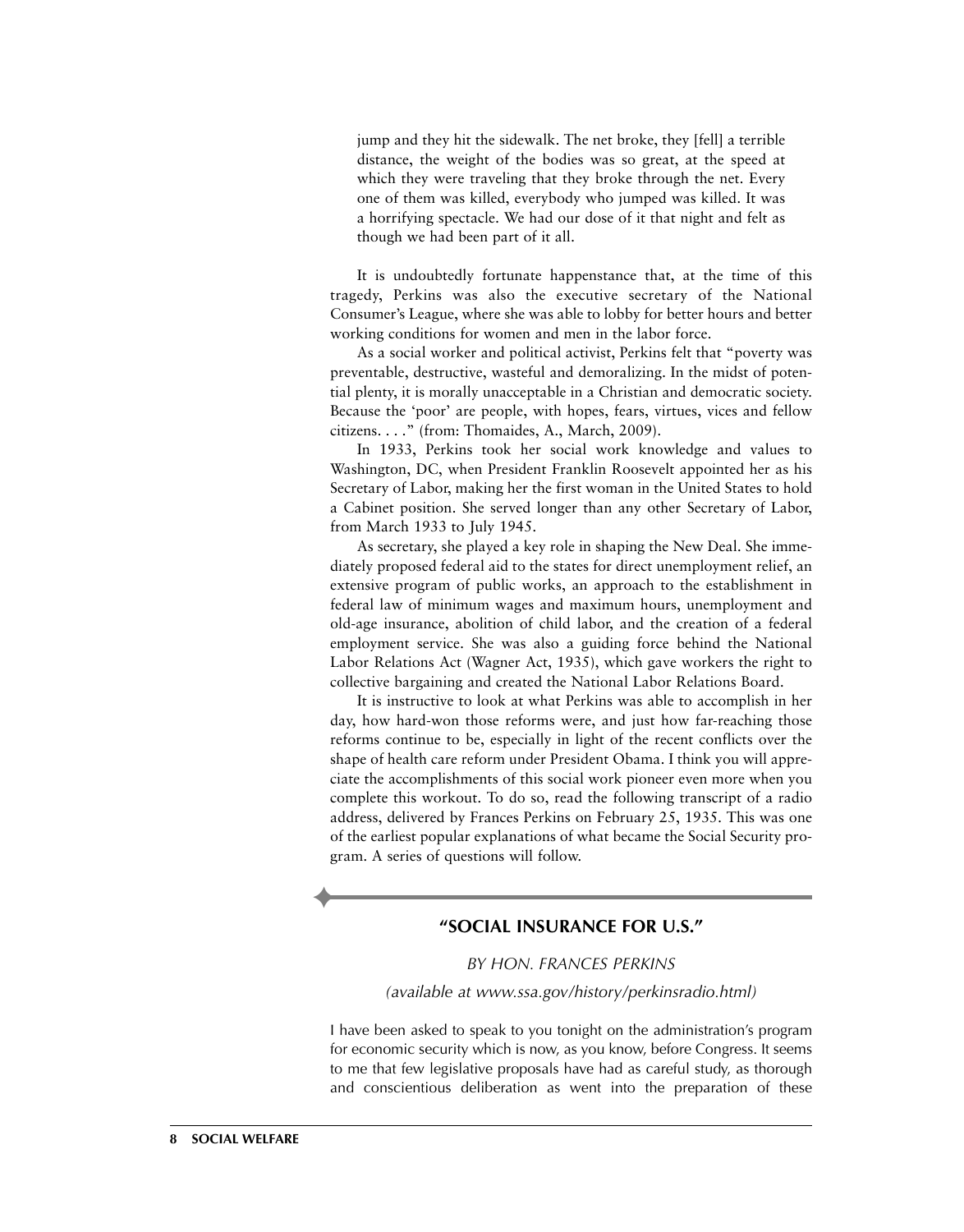measures. The program now under consideration represents, I believe, a most significant step in our National development, a milestone in our progress toward the better-ordered society.

As I look back on the tragic years since 1929, it seems to me that we as a Nation, not unlike some individuals, have been able to pass through a bitter experience to emerge with a newfound insight and maturity. We have had the courage to face our problems and find a way out. The heedless optimism of the boom years is past. We now stand ready to build the future with sanity and wisdom.

The process of recovery is not a simple one. We cannot be satisfied merely with makeshift arrangements which will tide us over the present emergencies. We must devise plans that will not merely alleviate the ills of today, but will prevent, as far as it is humanly possible to do so, their recurrence in the future. The task of recovery is inseparable from the fundamental task of social reconstruction.

Among the objectives of that reconstruction, President Roosevelt in his message of June 8, 1934, to the Congress placed "the security of the men, women and children of the Nation first." He went on to suggest the social insurances with which European countries have had a long and favorable experience as one means of providing safeguards against "misfortunes which cannot be wholly eliminated in this man-made world of ours."

Subsequent to this message he created the Committee on Economic Security, of which I have the honor to be the chairman, to make recommendations to him with regard to these problems. The recommendations of that committee are embodied in the economic security bill, now pending in Congress. The measures we propose do not by any means provide a complete and permanent solution of our difficulties. If put into effect, however, they will provide a greater degree of security for the American citizen and his family than he has heretofore known. The bill is, I believe, a sound beginning on which we can build by degrees to our ultimate goal.

We cannot hope to accomplish all in one bold stroke. To begin too ambitiously in the program of social security might very well result in errors which would entirely discredit this very necessary type of legislation. It is not amiss to note here that social legislation in European countries, begun some 25 years ago, is still in a developmental state and has been subjected to numerous changes as experience and changing conditions dictated.

It may come as a surprise to many of us that we in this country should be so far behind Europe in providing our citizens with those safeguards which assure a decent standard of living in both good times and bad, but the reasons are not far to seek. We are much younger than our European neighbors. Our abundant pioneer days are not very far behind us. With unlimited opportunities, in those days, for the individual who wished to take advantage of them, dependency seemed a reflection on the individual himself, rather than the result of social or economic conditions. There seemed little need for any systematic organized plan, such as has now become necessary.

It has taken the rapid industrialization of the last few decades, with its mass-production methods, to teach us that a man might become a victim of circumstances far beyond his control, and finally it "took a depression to dramatize for us the appalling insecurity of the great mass of the population,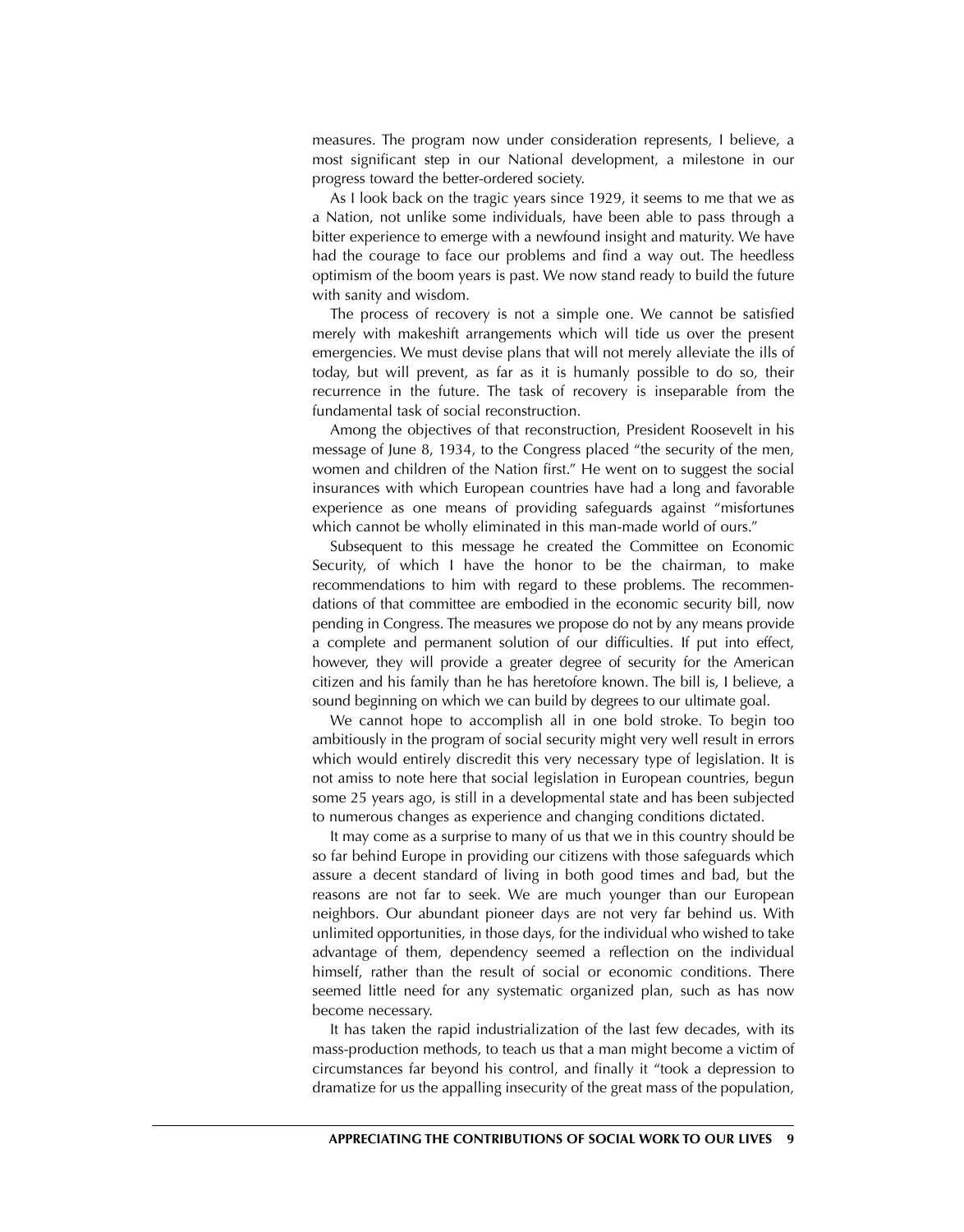and to stimulate interest in social insurance in the United States." We have come to learn that the large majority of our citizens must have protection against the loss of income due to unemployment, old age, death of the breadwinners and disabling accident and illness, not only on humanitarian grounds, but in the interest of our National welfare. If we are to maintain a healthy economy and thriving production, we need to maintain the standard of living of the lower income groups in our population who constitute 90 per cent of our purchasing power.

England, with its earlier industrialization, learned this lesson earlier, as well. The world depression caught up with Great Britain sooner than it did with us. She has known the haunting fear of insecurity as well as we. The foresight of nearly three decades has, however, found her somewhat better prepared with the basic framework of a social insurance system. Social insurance in Great Britain has proceeded progressively since the first decade of the century. Championed by the liberal Lloyd George and beginning with the old age pension act of 1908, it has known many revisions and extensions. Since its inception, however, it has gradually overcome the opposition of its critics, and there has never been any thought of abandoning the system. It is today in a healthy state of growth.

Practically all the other industrial countries of Europe have had similar experiences. In the trial and error procedure of Europe's quarter century of social legislation—in that concrete experience—is contained sound truths as well as mistakes from which we can learn much.

But we cannot build solely on European experience. We, with our particular kind of State-Federal Government, our wide, expansive country, with its varying economic and social standards, have many needs different from those of the more closely knit, homogeneous European countries.

The American program for economic security now before our Congress follows no single pattern. It is broader than social insurance, and does not attempt merely to copy a European model. Where other measures seemed more appropriate to our background or present situation, we have not hesitated to deviate from strict social insurance principles. In doing so we feel that we have recommended the measures which at this time seemed best calculated under our American conditions to protect individuals in the years immediately ahead from the hazards which might otherwise plunge them into destitution and dependency.

Our program deals with safeguards against unemployment, with old-age security, with maternal aid and aid to crippled and dependent children and public health services. Another major subject—health insurance—is dealt with briefly in the report of the Committee on Economic Security, but without any definite recommendations. Fortunate in having secured the cooperation of the medical and other professions directly concerned, the committee is working on a plan for health insurance which will be reported later in the year. Our present program calls for the extension of existing public health services to meet conditions accentuated by the depression. Similarly, the provisions for maternal aid and aid to dependent and crippled children are not new departures, but rather the extension and amplification of safeguards which for a number of years have been a recognized part of public responsibility.

Let me briefly describe the other measures now under consideration which do represent something of a departure from our usual course.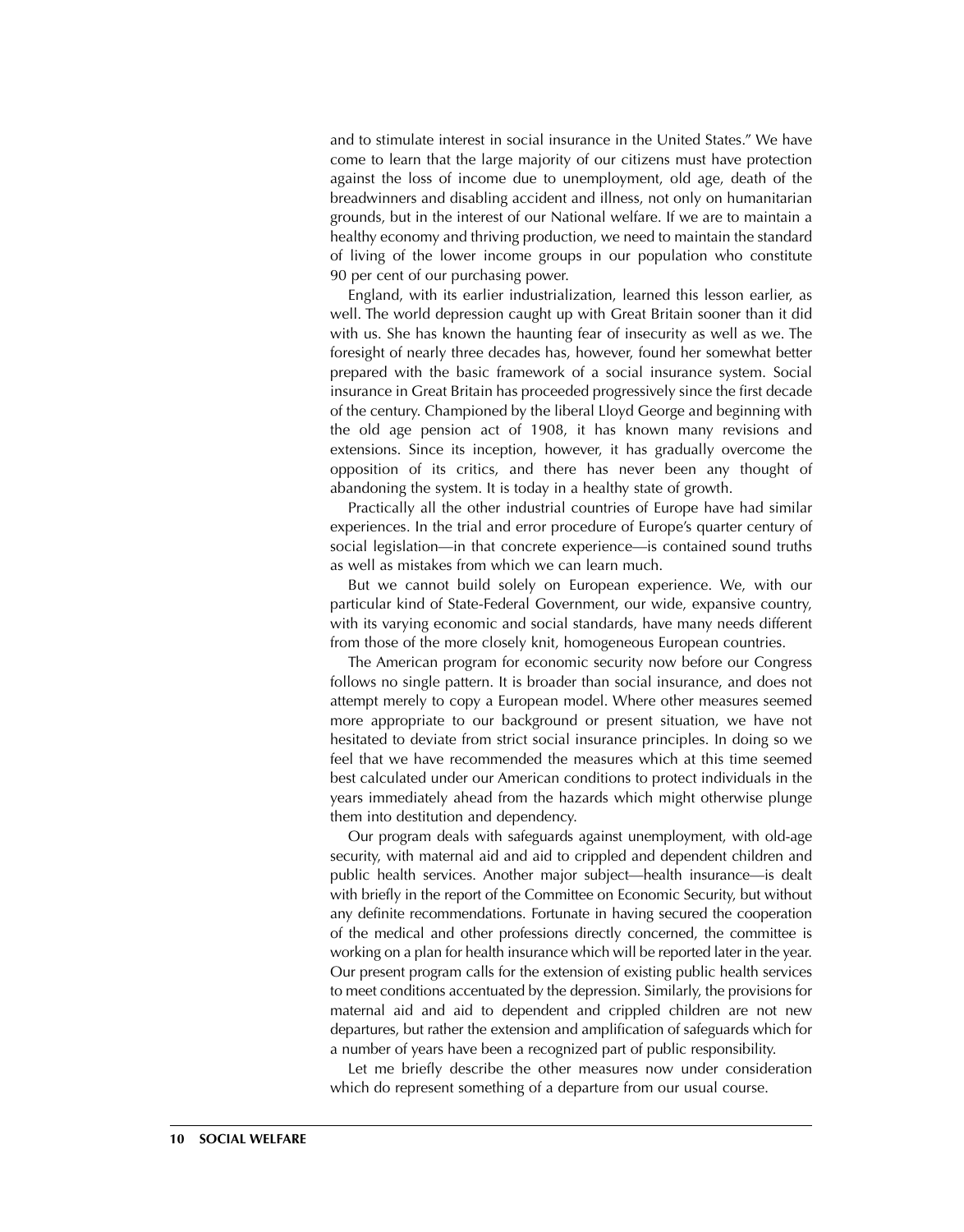Recognizing unemployment as the greatest of all hazards, the committee gave primary emphasis to provisions for unemployment—employment assurance. This measure is embodied in the \$4,800,000,000 public works resolution, which is separate from, but complementary to, the economic security bill itself. Employment assurance, the stimulation of private employment and the provision of public employment for those able-bodied workers whom private industry cannot yet absorb is to be solely a responsibility of the Federal Government and its major contribution in providing safeguards against unemployment. It should be noted that this is the largest employment program ever considered in any country. As outlined by the President, it will furnish employment for able-bodied men now on relief, and enable them to earn their support in a decent and socially useful way. It will uphold morale, as well as purchasing power, and directly provide jobs for many in private industry who would otherwise have none.

For the 80 per cent of our industrial workers who are employed, we propose a system of unemployment compensation, or insurance, as it is usually called. In our concern for the unemployed, we must not overlook this much larger group who also need protection.

No one who is now employed can feel secure while so many of his fellows anxiously seek work. Unemployment compensation, while it has distinct limitations which are not always clearly understood, is particularly valuable for the ordinarily regularly employed industrial worker who is laid off for short periods because of seasonal demands or other minor industrial disturbances. He can, during this period when he has a reasonable expectation of returning to work within a short time, receive compensation for his loss of income for a limited period as a definite, contractual right. His standard of living need not be undermined, he is not forced on relief nor must he accept other work unsuited to his skill and training.

Unemployment insurance, wherever it has been tried, has demonstrated its value in maintaining purchasing power and stabilizing business conditions. It is very valuable at the onset of a depression, and even in the later stages will serve to carry a part of the burden of providing for the unemployed. For those who have exhausted their rights to unemployment benefits and for those who, in any case, must be excluded from its provisions, we suggest that they be given employment opportunities on public work projects. In these two measures, employment assurance and unemployment compensation, we have a first and second line of defense which together should form a better safeguard than either standing alone.

The unemployment compensation system has been designed to remove an obstacle which has long prevented progressive industrial States from enacting unemployment insurance laws—-fear of interstate competition with States not having such laws. Having removed that obstacle, the law allows the States full latitude to develop trie kind of unemployment compensation systems best suited to their individual needs.

The bill provides for a Federal tax on payrolls against which credit is allowed the employer for contributions to an approved State unemployment compensation fund. By this Federal tax every employer will be placed on the same competitive basis from a National standpoint, and at the same time, aside from compliance with a few minimum Federal standards, every State will be free to adopt the kind of law it wants.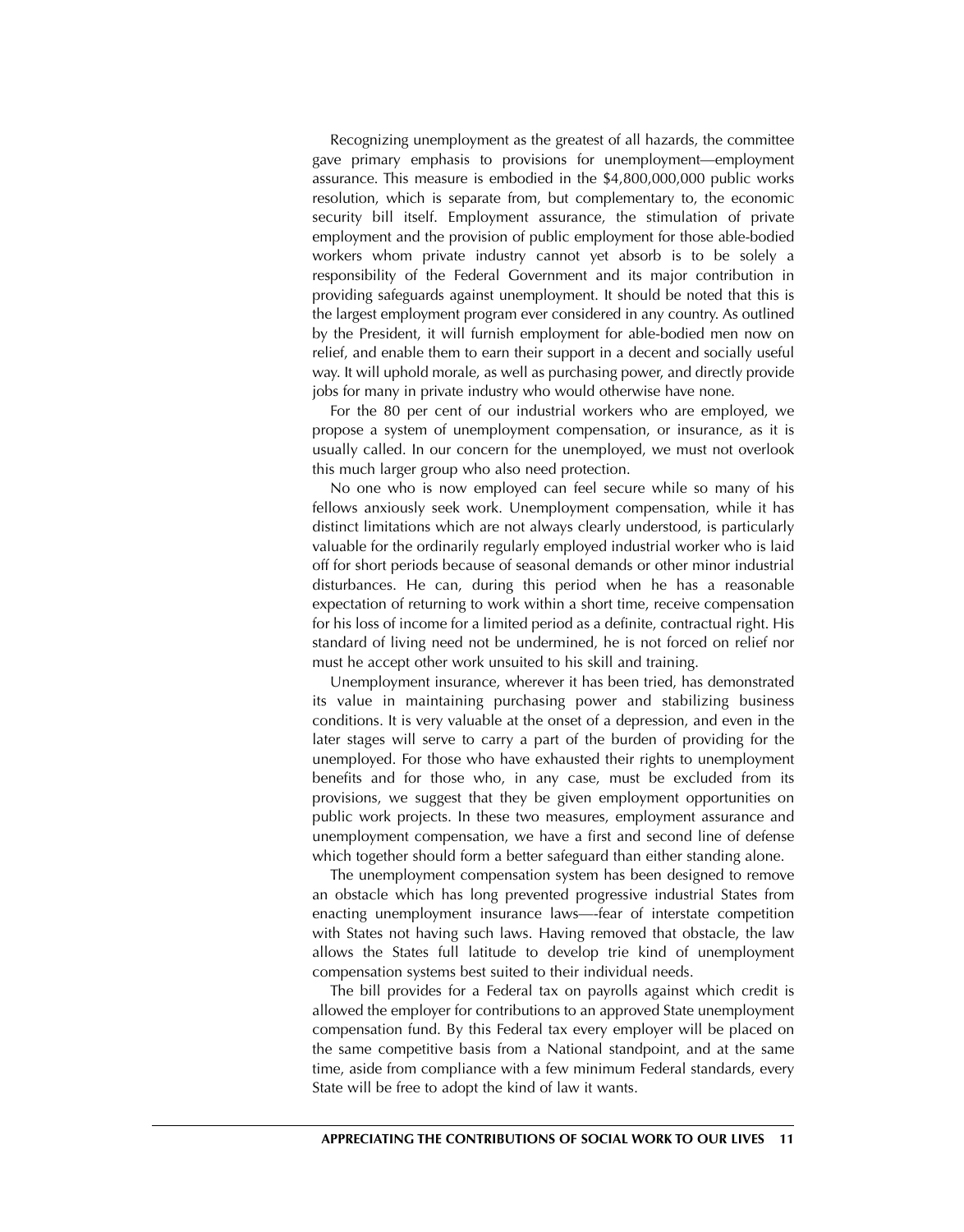One of the most important of the Federal requirements is that all unemployment compensation funds shall be deposited with the Federal Treasury in Washington, so as to assure their availability when needed and make it possible to utilize the reserves which will accumulate in conformity with the credit policy of the Nation.

We feel that this is a most fortunate time for the Government to take action on unemployment insurance. There has been a rapidly growing enthusiasm for it in the States for years. Many States have already prepared excellent legislation of this kind or are studying the subject, and they are but waiting word from Washington, so that they may proceed with the plans which have been so long under consideration.

I come now to the other major phase of our program. The plan for providing against need and dependency in old age is divided into three separate and distinct parts. We advocate, first, free Federally-aided pensions for those now old and in need; second, a system of compulsory contributory old-age insurance for workers in the lower income brackets, and third, a voluntary system of low-cost annuities purchasable by those who do not come under the compulsory system.

Enlightened opinion has long since discarded the old poor-house method of caring for the indigent aged, and 28 States already have old-age pension laws. Due to financial difficulties, many of these laws are now far less effective than they were intended to be. Public sentiment in this country is strongly in favor of providing these old people with a decent and dignified subsistence in their declining years. Exploiting that very creditable sentiment, impossible, hare-brained schemes for providing for the aged have sprung into existence and attracted misguided supporters. But the administration is confident that its plan for meeting the situation is both humane and practical and will receive the enthusiastic support of the people.

We propose that the Federal Government shall come to the aid of the State pension systems already in existence and stimulate the enactment of similar legislation elsewhere by grants-in-aid equal to one-half the State expenditures for such purposes but not exceeding \$15 per month. This does not necessarily mean that State pensions would not anywhere exceed \$30 per month. Progressive States may find it possible to grant more than \$15 per month as their share. The size of the pension would, of course, be proportionate to the need of the applicant and would quite likely vary with conditions in different States. A larger pension would, for example, be necessary in certain industrial States than in communities where living conditions are easier.

For those now young or even middle-aged, a system of compulsory oldage insurance will enable them to build up, with matching contributions from their employers, an annuity from which they can draw as a right upon reaching old age. These workers will be able to care for themselves in their old age, not merely on a subsistence basis, which is all that gratuitous pensions have anywhere provided, but with a modest comfort and security. Such a system will greatly lessen the hazards of old age to the many workers who could not, unaided, provide for themselves and would greatly lessen the enormous burden of caring for the aged of future generations from public funds. The voluntary system of old-age annuities is designed to cover the same income groups as does the compulsory system, but will afford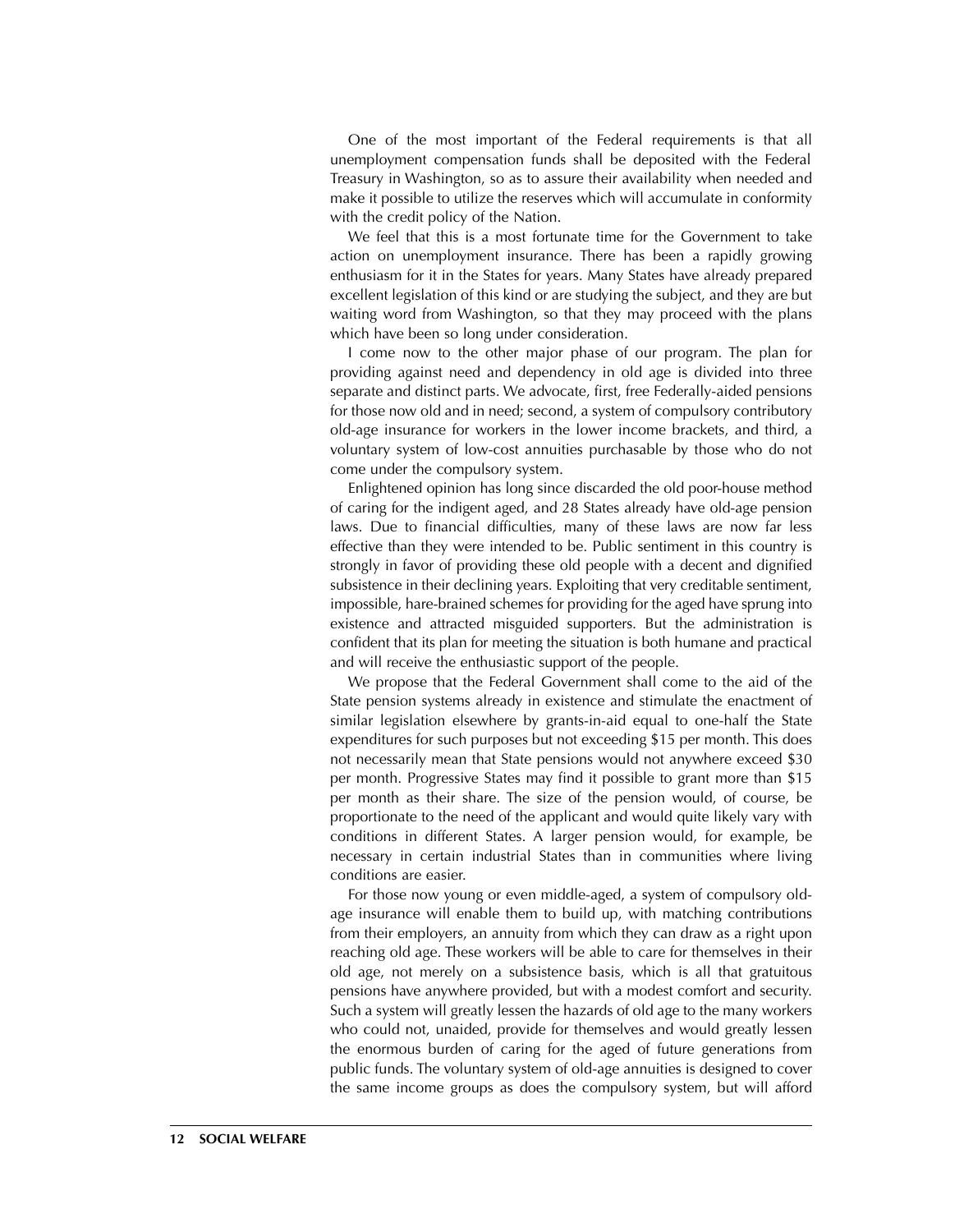those who for many reasons cannot be included in a compulsory system an opportunity to provide for themselves.

Many of you will be interested to know that the two proposed annuity systems in no way infringe on the commercial annuity markets. Officials of insurance companies have themselves remarked that these measures would touch a strata of our population for whom commercial annuities are prohibitively expensive. These officials feel that the measures we propose will prove advantageous to their companies rather than the reverse, in so far as they promote public interest in the insurance movement.

This, in broad outlines, is the program now before us. We feel that it is a sound and reasonable plan and framed with due regard for the present state of economic recovery. I can do no better than to pass on to you the words with which President Roosevelt closed his letter submitting these recommendations to the Congress now in session:

*"The establishment of sound means toward a greater future economic security of the American people is dictated by a prudent consideration of the hazards involved in our national life. No one can guarantee this country against the dangers of future depressions, but we can reduce these dangers. We can eliminate many of the factors that cause economic depressions, and we can provide the means of mitigating their results. This plan for economic security is at once a measure of prevention and a method of alleviation.*

*"We pay now for the dreadful consequence of economic insecurity—and dearly. This plan presents a more equitable and infinitely less expensive means of meeting these costs. We cannot afford to neglect the plain duty before us. I strongly recommend action to attain the objectives sought in this report."*

**✦**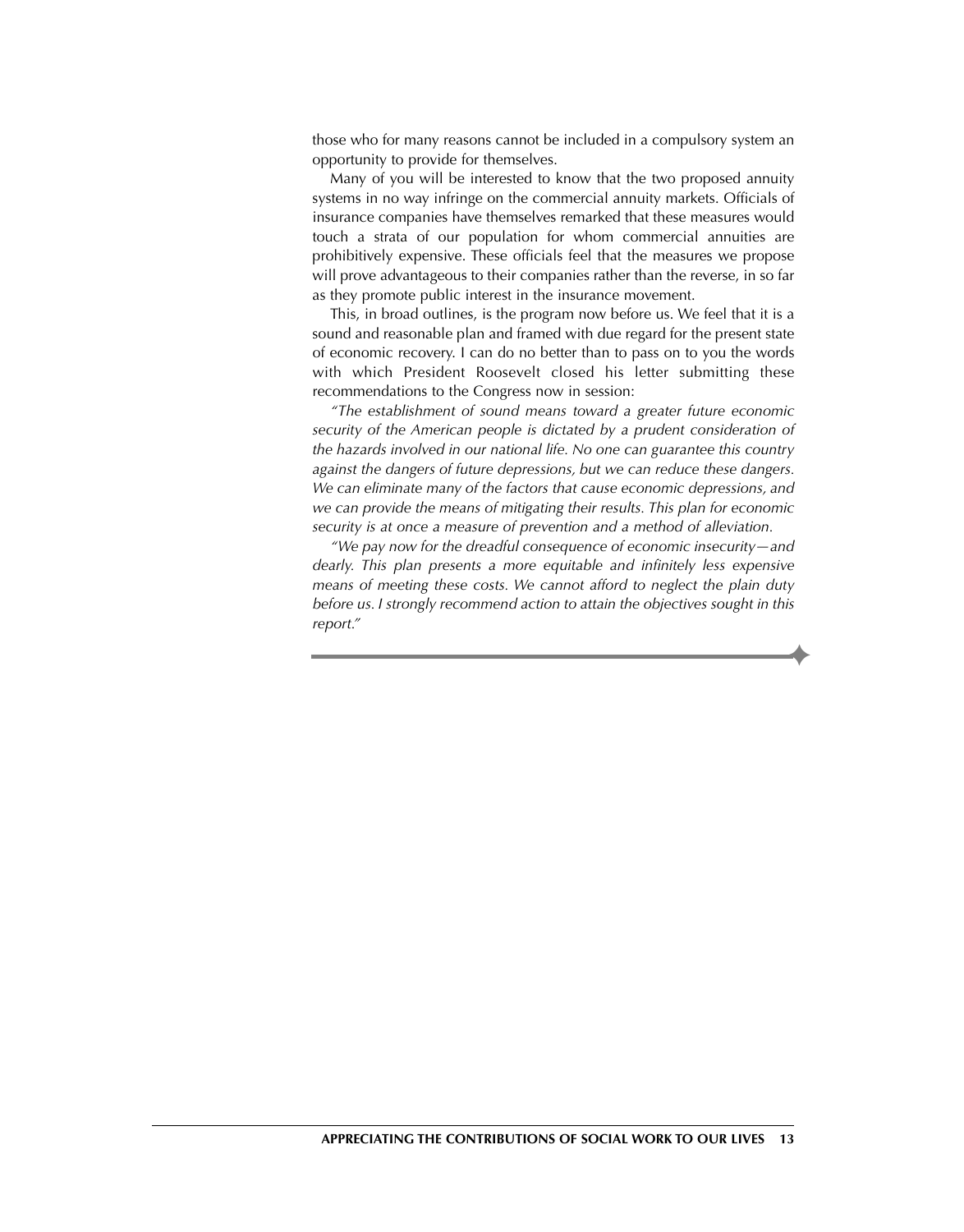# **WORKOUT 1 Workspace**

#### **Directions**

Answer the following questions in the space provided below.

Name \_\_\_\_\_\_\_\_\_\_\_\_\_\_\_\_\_\_\_\_\_\_\_\_\_\_\_\_\_\_\_\_\_\_\_\_\_\_\_\_\_\_\_\_\_\_\_\_\_\_\_\_\_\_\_\_\_\_\_\_\_\_\_\_\_\_\_\_\_\_\_\_\_\_\_\_\_\_\_\_\_\_\_

 $Date$   $\overline{\phantom{a}}$ 

1. What are the social work values reflected in this speech?

2. Think about the recent debates over health care reform, which culminated in President Barack Obama signing the Patient Protection and Affordable Care Act ("health care reform"), or the extension of unemployment benefits in the summer of 2010. If Perkins were alive today, would she have supported either bill? On what grounds?

*\_\_\_\_\_\_\_\_\_\_\_\_\_\_\_\_\_\_\_\_\_\_\_\_\_\_\_\_\_\_\_\_\_\_\_\_\_\_\_\_\_\_\_\_\_\_\_\_\_\_\_\_\_\_\_\_\_\_\_\_\_\_\_\_\_\_\_\_\_\_\_\_\_\_\_\_\_\_\_\_\_\_\_\_\_\_*

*\_\_\_\_\_\_\_\_\_\_\_\_\_\_\_\_\_\_\_\_\_\_\_\_\_\_\_\_\_\_\_\_\_\_\_\_\_\_\_\_\_\_\_\_\_\_\_\_\_\_\_\_\_\_\_\_\_\_\_\_\_\_\_\_\_\_\_\_\_\_\_\_\_\_\_\_\_\_\_\_\_\_\_\_\_\_*

*\_\_\_\_\_\_\_\_\_\_\_\_\_\_\_\_\_\_\_\_\_\_\_\_\_\_\_\_\_\_\_\_\_\_\_\_\_\_\_\_\_\_\_\_\_\_\_\_\_\_\_\_\_\_\_\_\_\_\_\_\_\_\_\_\_\_\_\_\_\_\_\_\_\_\_\_\_\_\_\_\_\_\_\_\_\_*

*\_\_\_\_\_\_\_\_\_\_\_\_\_\_\_\_\_\_\_\_\_\_\_\_\_\_\_\_\_\_\_\_\_\_\_\_\_\_\_\_\_\_\_\_\_\_\_\_\_\_\_\_\_\_\_\_\_\_\_\_\_\_\_\_\_\_\_\_\_\_\_\_\_\_\_\_\_\_\_\_\_\_\_\_\_\_*

*\_\_\_\_\_\_\_\_\_\_\_\_\_\_\_\_\_\_\_\_\_\_\_\_\_\_\_\_\_\_\_\_\_\_\_\_\_\_\_\_\_\_\_\_\_\_\_\_\_\_\_\_\_\_\_\_\_\_\_\_\_\_\_\_\_\_\_\_\_\_\_\_\_\_\_\_\_\_\_\_\_\_\_\_\_\_*

*\_\_\_\_\_\_\_\_\_\_\_\_\_\_\_\_\_\_\_\_\_\_\_\_\_\_\_\_\_\_\_\_\_\_\_\_\_\_\_\_\_\_\_\_\_\_\_\_\_\_\_\_\_\_\_\_\_\_\_\_\_\_\_\_\_\_\_\_\_\_\_\_\_\_\_\_\_\_\_\_\_\_\_\_\_\_*

*\_\_\_\_\_\_\_\_\_\_\_\_\_\_\_\_\_\_\_\_\_\_\_\_\_\_\_\_\_\_\_\_\_\_\_\_\_\_\_\_\_\_\_\_\_\_\_\_\_\_\_\_\_\_\_\_\_\_\_\_\_\_\_\_\_\_\_\_\_\_\_\_\_\_\_\_\_\_\_\_\_\_\_\_\_\_*

*\_\_\_\_\_\_\_\_\_\_\_\_\_\_\_\_\_\_\_\_\_\_\_\_\_\_\_\_\_\_\_\_\_\_\_\_\_\_\_\_\_\_\_\_\_\_\_\_\_\_\_\_\_\_\_\_\_\_\_\_\_\_\_\_\_\_\_\_\_\_\_\_\_\_\_\_\_\_\_\_\_\_\_\_\_\_*

3. In her explanation of the construction of the Social Security legislation, Perkins drew on the lessons learned from Europe's efforts to protect their citizens. Today, it would be considered very risky for any U.S. politician to invoke the system comparisons that Perkins did. Why? What has changed, in terms of national values, or the terms of our national discourse?

*\_\_\_\_\_\_\_\_\_\_\_\_\_\_\_\_\_\_\_\_\_\_\_\_\_\_\_\_\_\_\_\_\_\_\_\_\_\_\_\_\_\_\_\_\_\_\_\_\_\_\_\_\_\_\_\_\_\_\_\_\_\_\_\_\_\_\_\_\_\_\_\_\_\_\_\_\_\_\_\_\_\_\_\_\_\_*

*\_\_\_\_\_\_\_\_\_\_\_\_\_\_\_\_\_\_\_\_\_\_\_\_\_\_\_\_\_\_\_\_\_\_\_\_\_\_\_\_\_\_\_\_\_\_\_\_\_\_\_\_\_\_\_\_\_\_\_\_\_\_\_\_\_\_\_\_\_\_\_\_\_\_\_\_\_\_\_\_\_\_\_\_\_\_*

*\_\_\_\_\_\_\_\_\_\_\_\_\_\_\_\_\_\_\_\_\_\_\_\_\_\_\_\_\_\_\_\_\_\_\_\_\_\_\_\_\_\_\_\_\_\_\_\_\_\_\_\_\_\_\_\_\_\_\_\_\_\_\_\_\_\_\_\_\_\_\_\_\_\_\_\_\_\_\_\_\_\_\_\_\_\_*

*\_\_\_\_\_\_\_\_\_\_\_\_\_\_\_\_\_\_\_\_\_\_\_\_\_\_\_\_\_\_\_\_\_\_\_\_\_\_\_\_\_\_\_\_\_\_\_\_\_\_\_\_\_\_\_\_\_\_\_\_\_\_\_\_\_\_\_\_\_\_\_\_\_\_\_\_\_\_\_\_\_\_\_\_\_\_*

*\_\_\_\_\_\_\_\_\_\_\_\_\_\_\_\_\_\_\_\_\_\_\_\_\_\_\_\_\_\_\_\_\_\_\_\_\_\_\_\_\_\_\_\_\_\_\_\_\_\_\_\_\_\_\_\_\_\_\_\_\_\_\_\_\_\_\_\_\_\_\_\_\_\_\_\_\_\_\_\_\_\_\_\_\_\_*

*\_\_\_\_\_\_\_\_\_\_\_\_\_\_\_\_\_\_\_\_\_\_\_\_\_\_\_\_\_\_\_\_\_\_\_\_\_\_\_\_\_\_\_\_\_\_\_\_\_\_\_\_\_\_\_\_\_\_\_\_\_\_\_\_\_\_\_\_\_\_\_\_\_\_\_\_\_\_\_\_\_\_\_\_\_\_ \_\_\_\_\_\_\_\_\_\_\_\_\_\_\_\_\_\_\_\_\_\_\_\_\_\_\_\_\_\_\_\_\_\_\_\_\_\_\_\_\_\_\_\_\_\_\_\_\_\_\_\_\_\_\_\_\_\_\_\_\_\_\_\_\_\_\_\_\_\_\_\_\_\_\_\_\_\_\_\_\_\_\_\_\_\_*

*\_\_\_\_\_\_\_\_\_\_\_\_\_\_\_\_\_\_\_\_\_\_\_\_\_\_\_\_\_\_\_\_\_\_\_\_\_\_\_\_\_\_\_\_\_\_\_\_\_\_\_\_\_\_\_\_\_\_\_\_\_\_\_\_\_\_\_\_\_\_\_\_\_\_\_\_\_\_\_\_\_\_\_\_\_\_*

4. Do you think that Perkins's ideas about the responsibility of government to enable a basic standard of living for its citizens represent the mainstream of the profession of social work? Why or why not?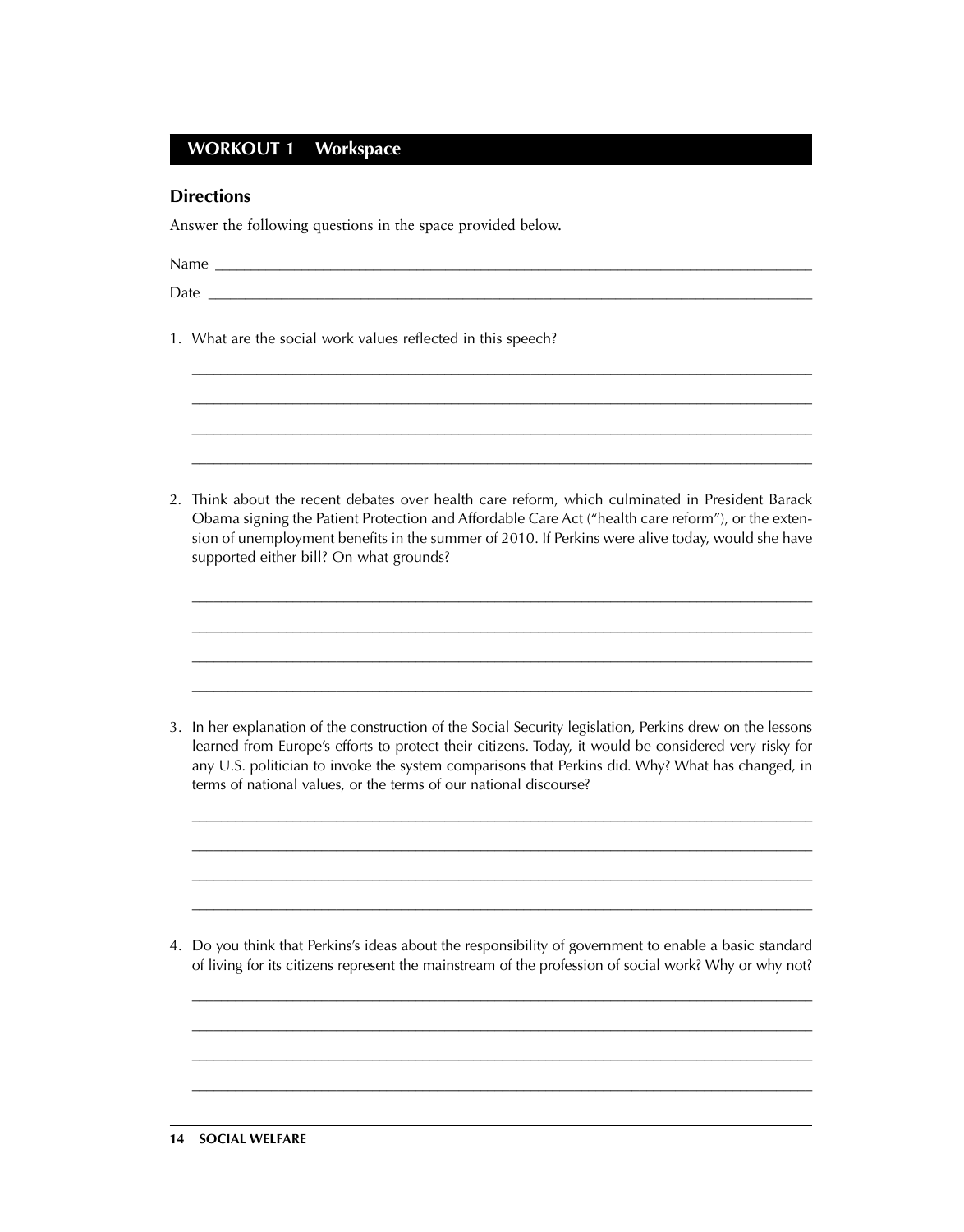# WORKOUT 2 Learning From Your Professional Community

**A**<sup>s</sup> you may have read in your social work textbook or heard in <sup>a</sup> lecture, the roots of the social work profession lie in the two decades leading up to the Progressive Era, beginning with the founding of the Charity Organization Society (in Buffalo, New York in 1877), and ending with the publication of *Social Diagnosis* (Richmond, 1917), the first textbook used in the first school of social work (at Columbia University). These two events have come to be seen as major milestones in the development of the "individual helping" stream of social work activity, which remains one of the primary models for social work practice today.

The opening of Hull House, the first settlement house, in Chicago in 1889 is widely viewed as the seminal event in the development of the second stream of social work activity: the social reform movement. This movement, characterized by a recognition of the influence of structural or environmental barriers to the realization of human potential, is recognizable today as "macrolevel" or social policy practice.

Both of these streams of practice, transfigured by time as well as social and economic exigencies, are what give social work its uniqueness within the pantheon of helping professions: (a) working with individuals to alleviate their distress and enable the fullest use of human potential and (b) advocating for social change by working to reduce those environmental barriers, often through social policy initiatives.

Our history is truly an illustrious one that generations of social workers have relished repeating to our newest professionals. Undoubtedly, your instructors will invoke the names, ideals, and writings of Addams, Richmond, and many others who have shaped the profession. However, remember that history is written continuously; thus future generations will read and reflect upon the words of current scholars and activists.

You can contribute to that history either by becoming a leader yourself or by chronicling the lives and times of those leaders who live in our midst now. It is the latter that is the focus of this workout.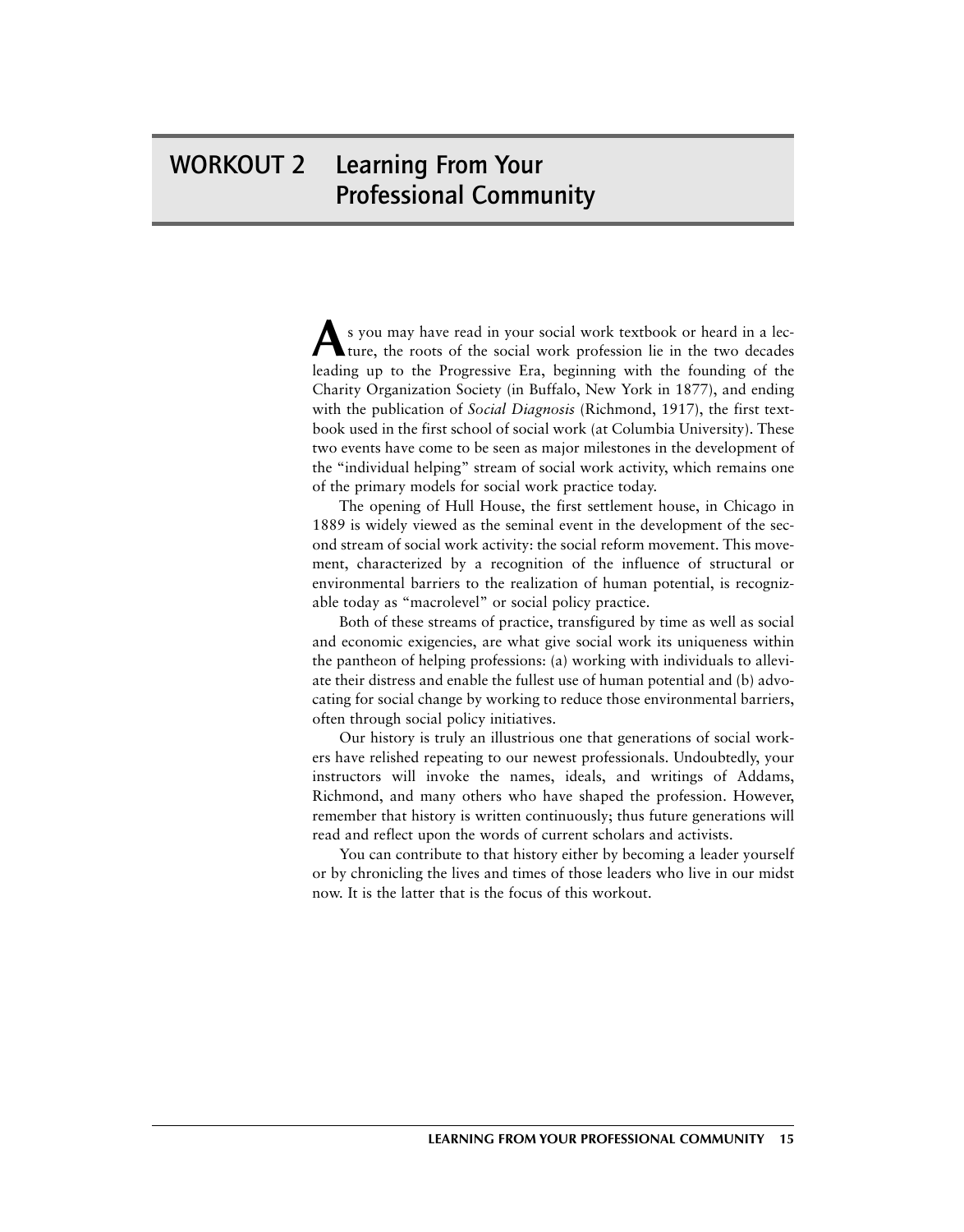# **WORKOUT 2 Instructions**

#### **Location**

Outside class

#### **Purpose**

- 1. To increase skill in the discovery of living resource material in historical research.
- 2. To learn more about the development of the profession, or the social services in your community, from a historical perspective.
- 3. To learn how to develop a historical research question.
- 4. To exercise your skills in interviewing.

#### **Background**

The conduct of historical research using the informational interview of someone who was present during a time or event of interest to you can be an exciting endeavor. It allows you to ask questions and, when appropriate, examine documents in their possession about a period in which you are interested and to draw your own conclusions about its meaning. This makes *you* an expert on your subject rather than a biographer or historian who has already done the work for you.

Any research endeavor requires careful planning prior to execution, and the informational interview is no different. When conducting interviews with persons present at an event of historical significance, you need to read about the event, if possible, and have some questions prepared. If you have selected someone to interview whose ideas and ideals, you believe, shaped social services in your area in some way, gather background material related to the configuration of social services before that person came along, what some of the barriers to change were perceived by others to be, and the like.

You should also be prepared to have your assumptions challenged and myths debunked. For example, we lionize Jane Addams today because of her strong commitment to poverty amelioration and social change and her apparently feminist commitments regarding the role of women in public life. Yet Jane Addams did not believe in federal intervention in the care of the poor. That was one of the reasons why she was so committed to Hull House—it was privately funded. A limited federal government is an idea most often embraced by conservatives, but no one thinks of Addams as a conservative! So be prepared to come across the unexpected.

#### **Directions**

1. In consultation with your instructor, select a historical research question that you would like to answer, focusing on someone in your community. This may be done as a group project.

You want to interview a person who was influential in the development of social services, the ideas that shaped the development of the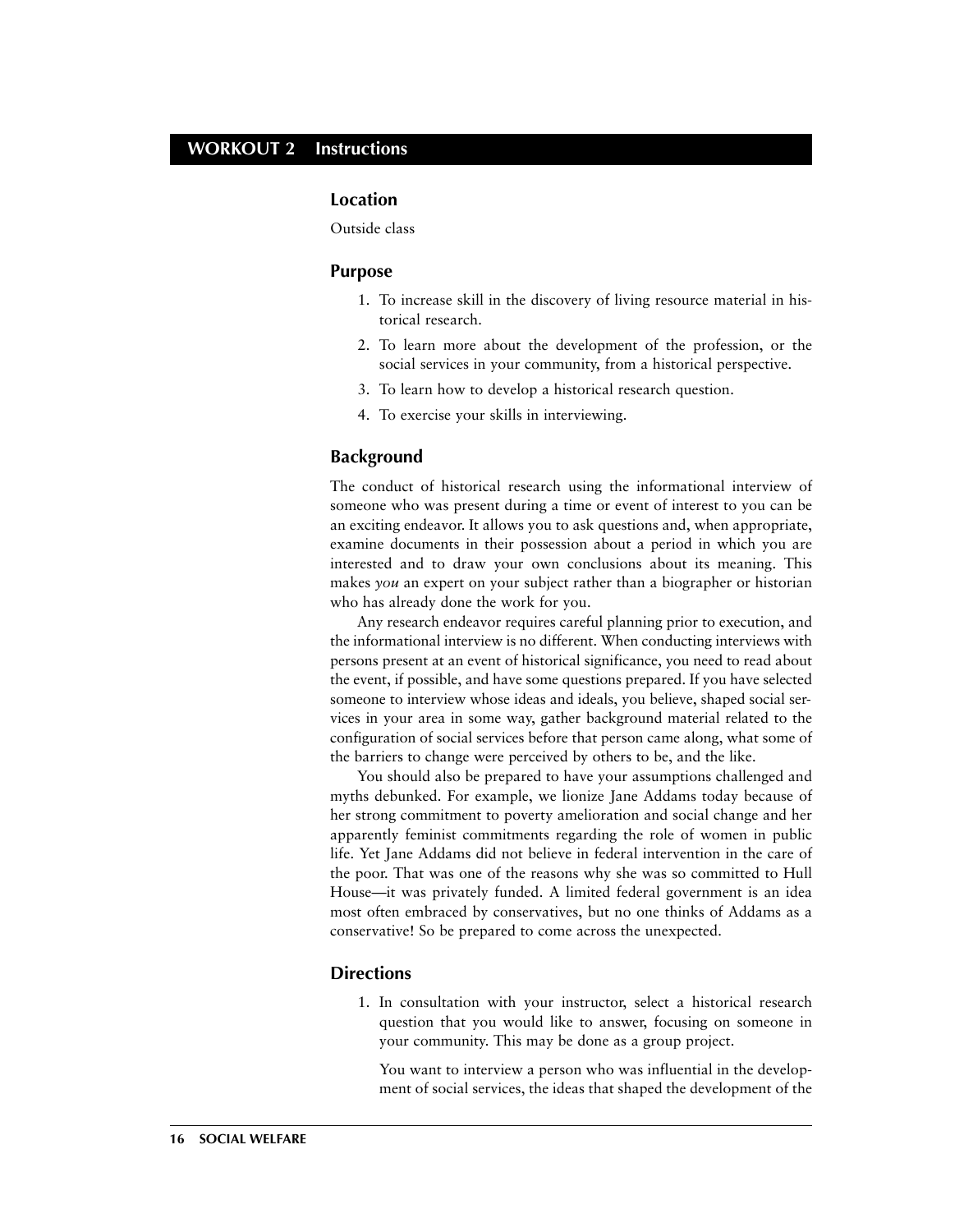profession in your area, or a social worker who successfully organized for social change. This person might be any of the following:

- A retired professor from your school or department who may be able to speak on the establishment of the social work major within your college or university and might have also held some interesting and important positions in the field of social work prior to becoming an academician. You may wish to examine the professor's perceptions of social work now and then, or you may be interested in recording an oral history of how the social work major got started. You may also be interested in the sum total of the person's contributions to and observations of social work over the many decades of their professional life. You will thus frame your interview accordingly.
- A local social worker, perhaps retired and living nearby, who was at the creation of one of the social service agencies presently operating in your community. This person may be willing to be interviewed about some of the controversies that surrounded the creation of the agency, the persons who first thought about starting it, and the like.
- A community organizer (preferably with a social work background) who organized constituent groups for social change. For example, is there a social worker who successfully lobbied, either locally or at the state level, for services to battered women before domestic violence was recognized as a problem? Or is there someone in your community who was active in a civil rights campaign (organizing African Americans in the South during the civil rights movement, organizing to press for the rights of persons with disabilities, organizing migrant workers, etc.)? Such persons had a unique vantage point from which to view the changes they fought for and may have some interesting notions about what remains to be done and what the struggles of tomorrow are likely to be.
- 2. Where appropriate, you may also wish to avail yourself of archival material housed in a local agency (including the agency's first bylaws, minutes from meetings, correspondence from funding sources, etc.) that would shed additional light on your topic.
- 3. You may wish to begin the research process by writing a formal letter to the person(s) you would like to interview and following up with a phone call. Prior to the interview, you may wish to read some background material. Once you have done that, prepare a list of questions you would like to have answered, but always be ready, once in the intervew, to follow the respondent and ask follow-up questions.
- 4. Using a tape recorder to supplement your own notes, conduct the interview.
- 5. Upon completion of your data collection procedure, write a report of your efforts in the Workout 2 workspace, answering the questions contained therein.